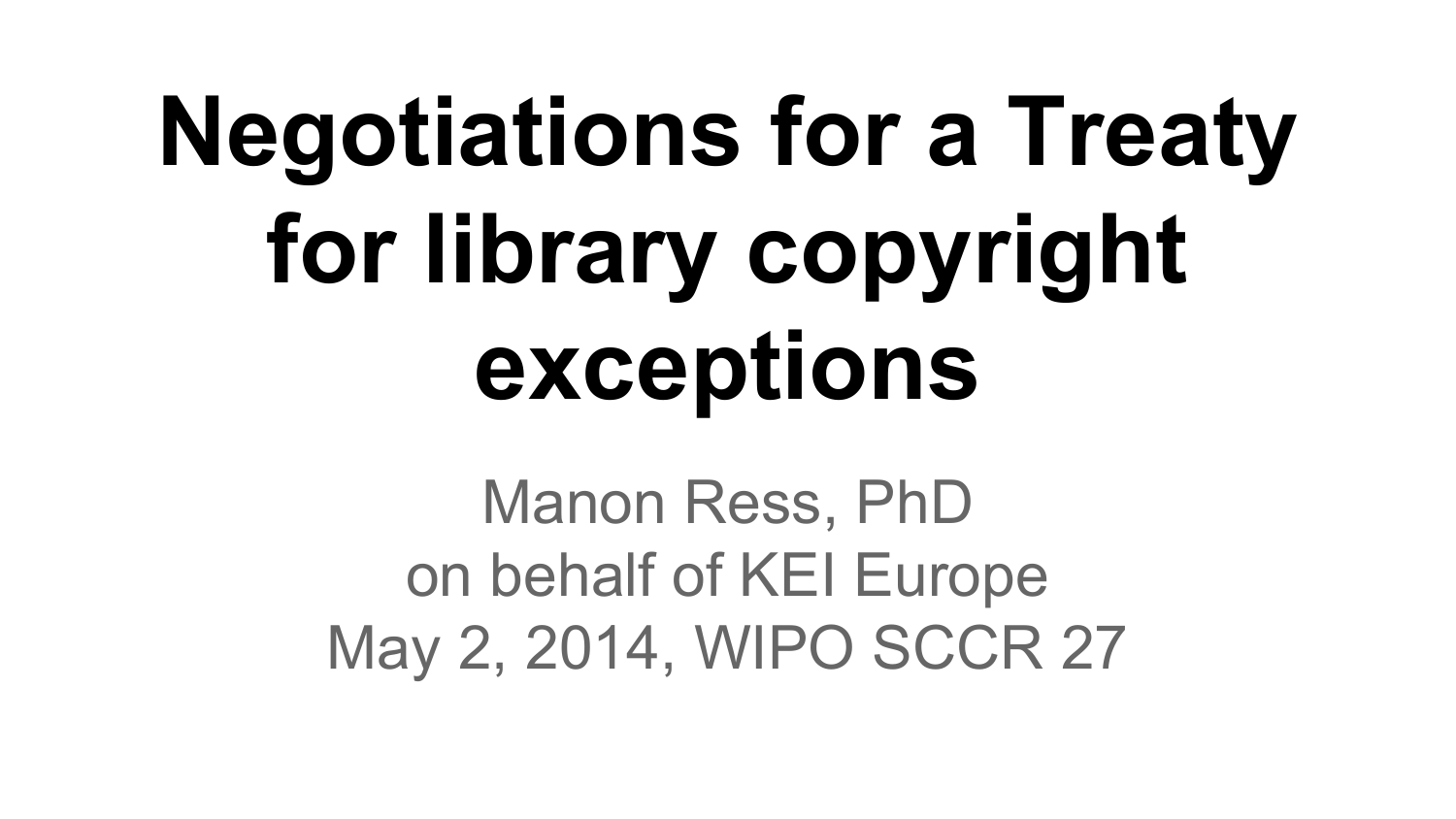### **Libraries are a significant economic actor**

- Libraries purchased \$6.6 billion of STM materials in 2011.
- The overall purchases of books, journals and other copyrighted materials was estimated \$23.8 billion in 2012.
- Libraries spend billions more in maintaining facilities, paying staff, and providing telecommunications and computing services.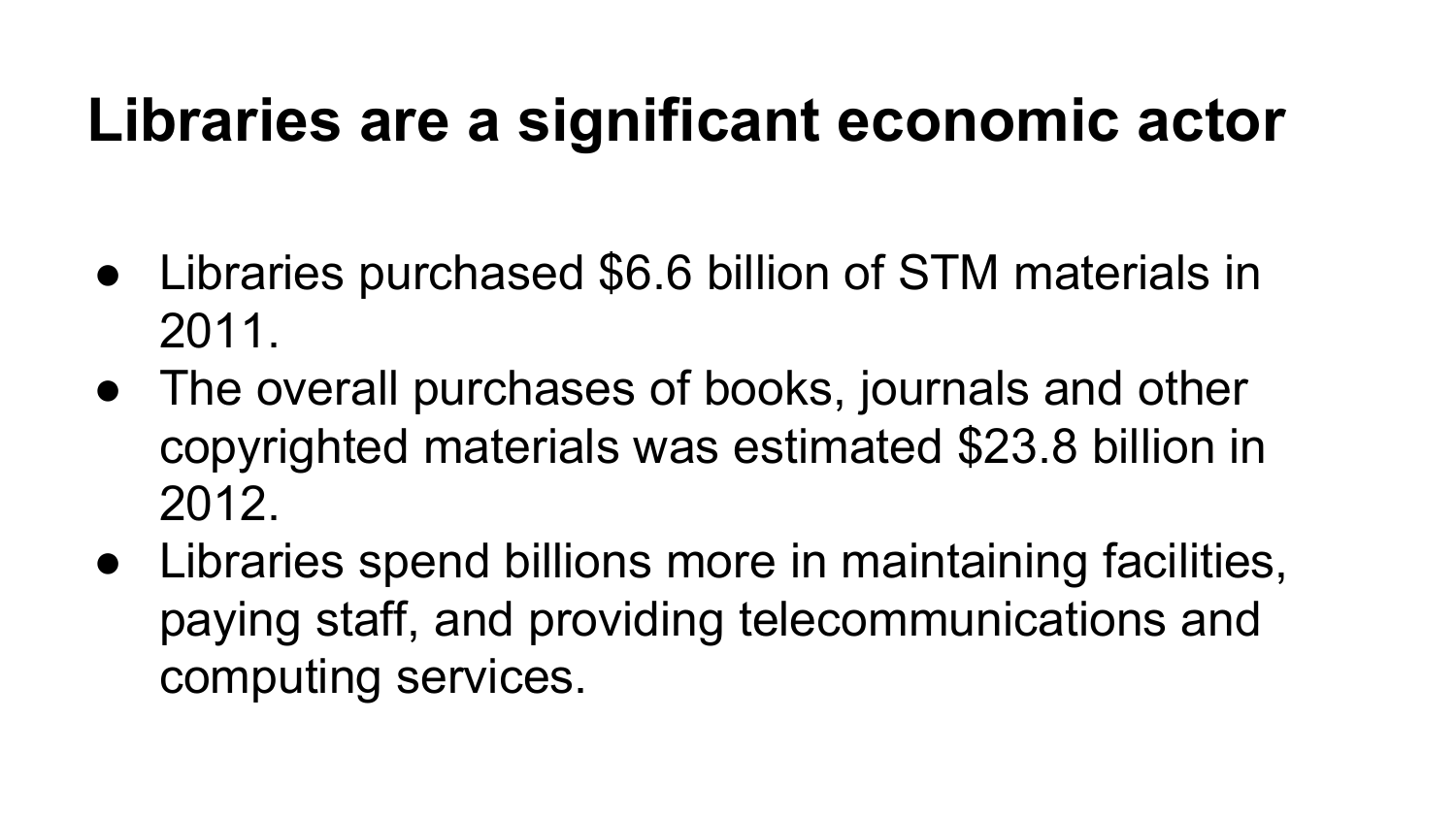## **In Europe, libraries are a larger employer than book or journal publishers**

Number of jobs in copyright intensive industries\*

- Library and archives activities 397,800
- Book publishing 317,150
- Publishing of journals and periodicals 13,300

\*Intellectual property rights intensive industries: contribution to economic performance and employment in the European Union, Industry-Level Analysis Report, September 2013. A joint project between the European Patent Office and the Office for Harmonization in the Internal Market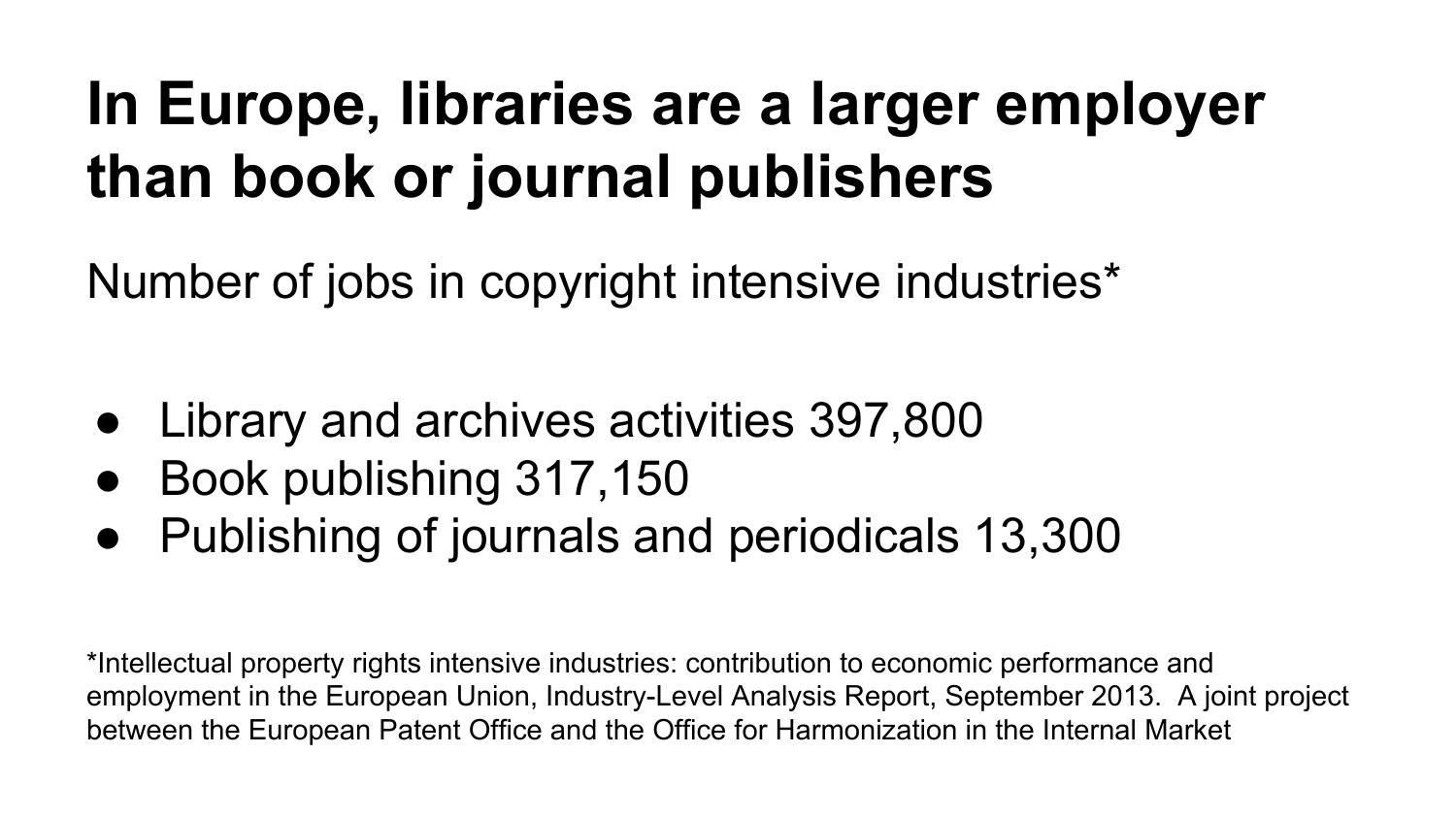# **The 11 topics for library exceptions**

TOPIC 1: PRESERVATION

TOPIC 2: RIGHT OF REPRODUCTION AND SAFEGUARDING COPIES

TOPIC 3: LEGAL DEPOSIT

TOPIC 4: LIBRARY LENDING

TOPIC 5: PARALLEL IMPORTATIONS

TOPIC 6: CROSS-BORDER USES

TOPIC 7: ORPHAN WORKS, RETRACTED AND WITHDRAWN WORKS, AND WORKS OUT OF **COMMERCE** 

TOPIC 8: LIMITATIONS ON LIABILITY OF17 LIBRARIES AND ARCHIVES

TOPIC 9: TECHNOLOGICAL MEASURES OF PROTECTION

TOPIC 10: CONTRACTS

TOPIC 11: RIGHT TO TRANSLATE WORKS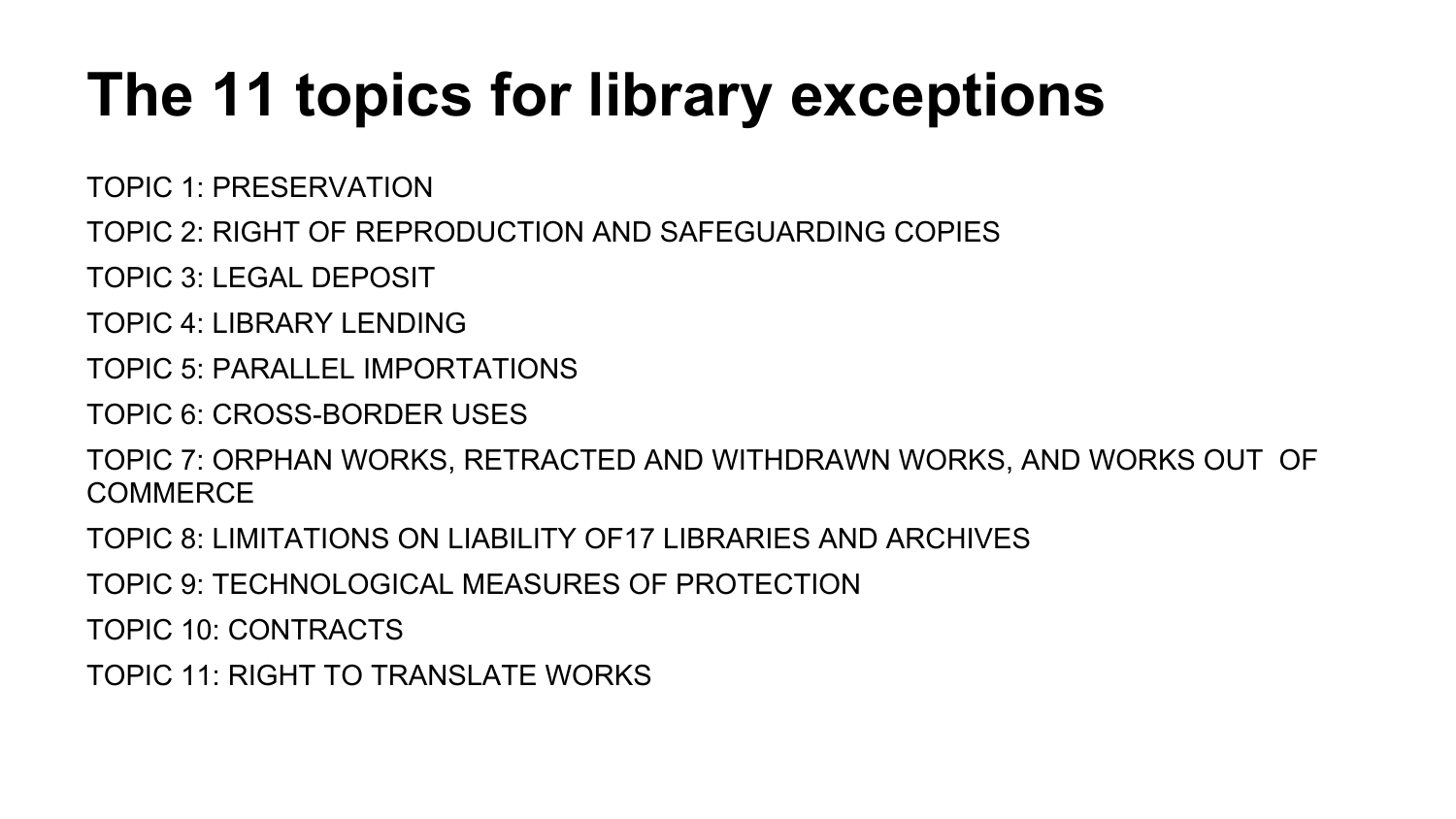**Some issues may be actionable sooner than others, and there are many possible outcomes**

Short term

Medium term

Longer term

Binding, mandatory

Binding, Optional

Soft law (technical assistance, model law, recommendations, etc.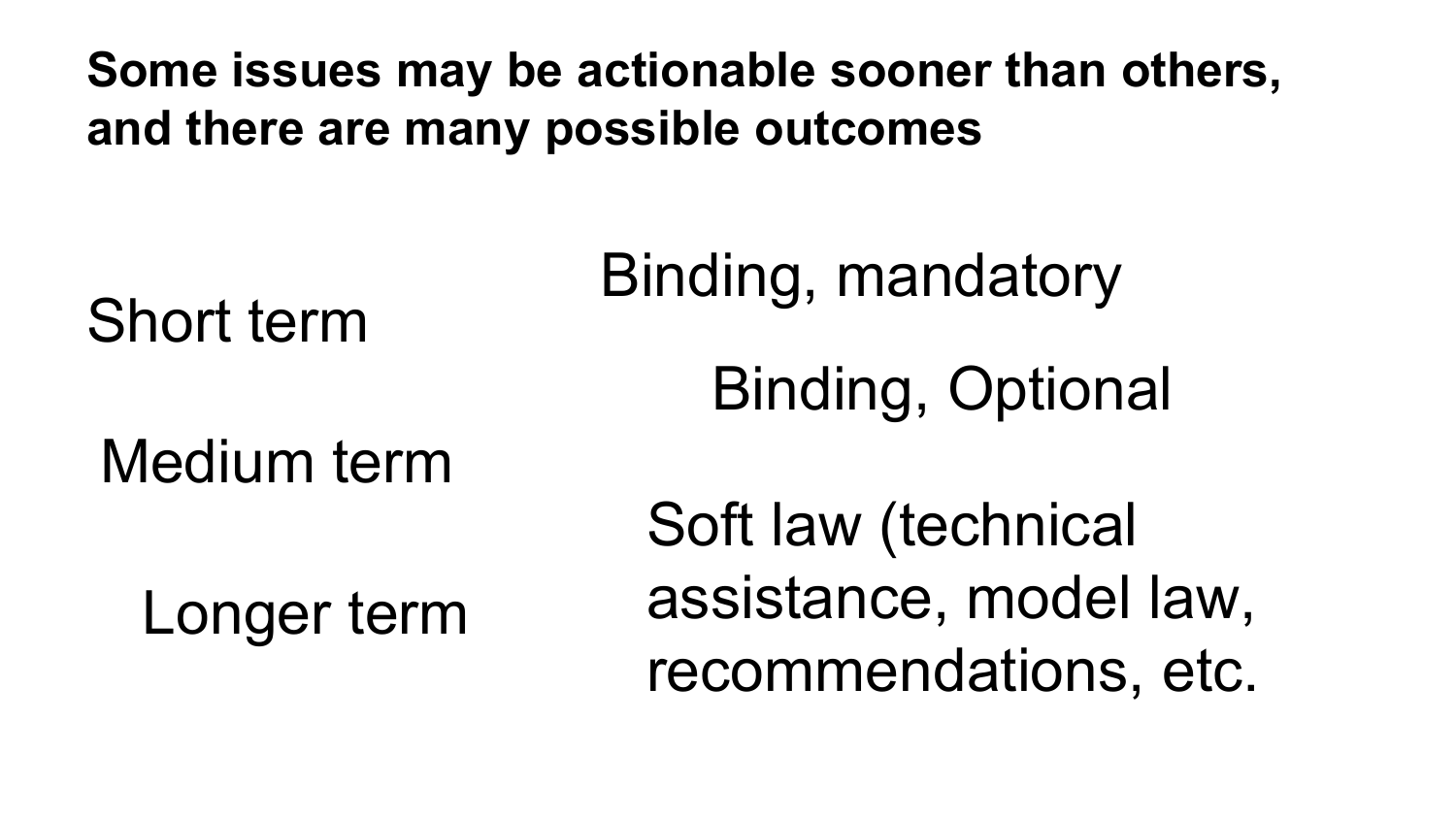#### **Possible outcomes for topics**

|                                                                     | 2 years | 5 years | 10 years, or<br>longer |
|---------------------------------------------------------------------|---------|---------|------------------------|
| Binding, mandatory                                                  |         |         |                        |
| Binding, optional<br>protocol                                       |         |         |                        |
| Soft law<br>(recommendation,<br>model law, technical<br>assistance) |         |         |                        |